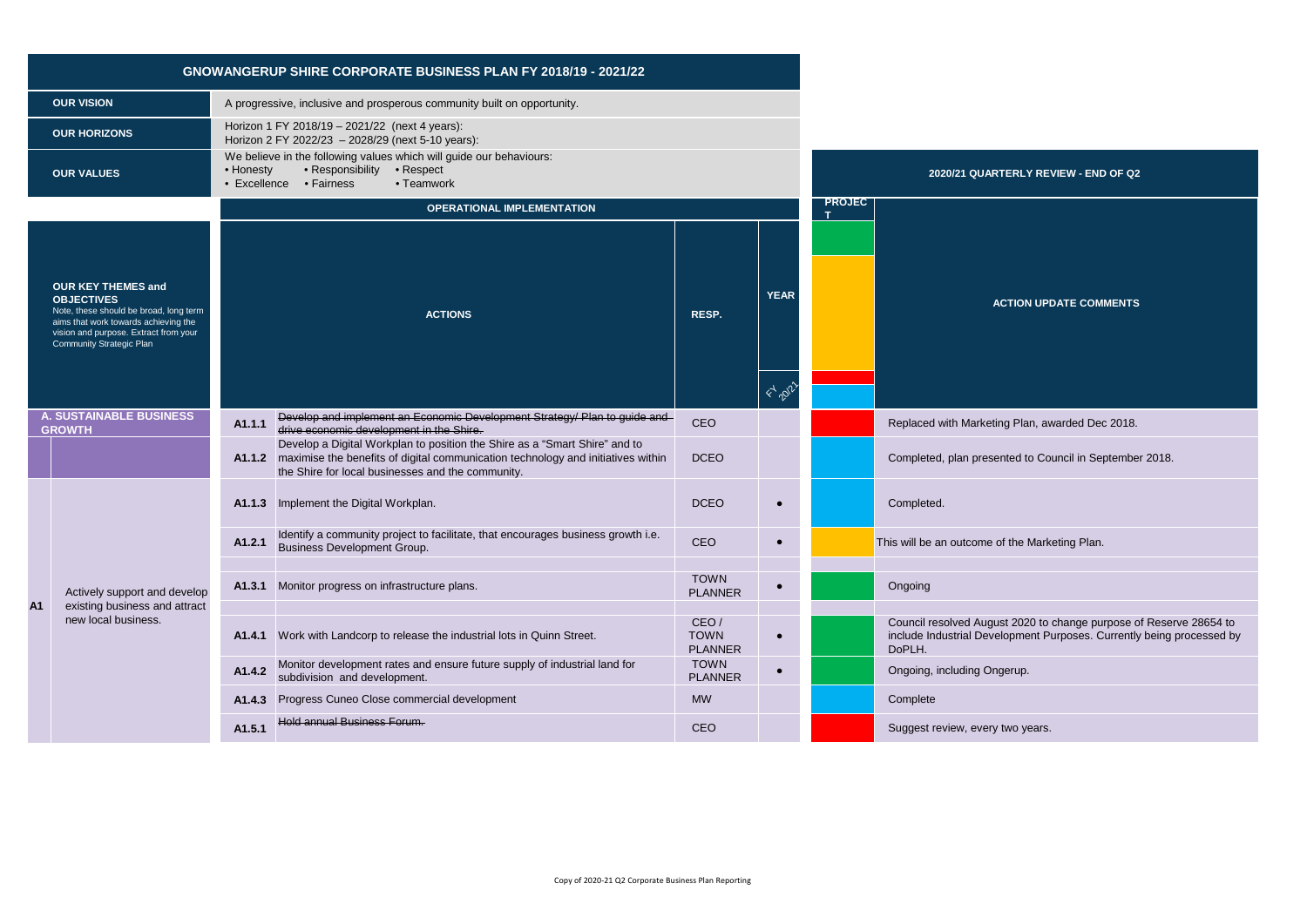| A2             | For the Shire's business<br>community to have the<br>technology and<br>communication capability<br>necessary to thrive within a | A2.1.1             | Work with external partners to provide an improved internet service within the<br>District.                                                                                                                                                        | <b>DCEO</b> |           | Superloop have new proposal to utilise existing tower at Shire Depot,<br>subject to structural evaluation and report and DoPH approval.                                                                                                      |
|----------------|---------------------------------------------------------------------------------------------------------------------------------|--------------------|----------------------------------------------------------------------------------------------------------------------------------------------------------------------------------------------------------------------------------------------------|-------------|-----------|----------------------------------------------------------------------------------------------------------------------------------------------------------------------------------------------------------------------------------------------|
|                | competitive environment.                                                                                                        |                    |                                                                                                                                                                                                                                                    |             |           |                                                                                                                                                                                                                                              |
|                |                                                                                                                                 | A3.1.1             | Work with the community to attract a Major Event/Festival or Attraction to the<br><b>Shire</b>                                                                                                                                                     | <b>CDC</b>  |           | VVIII resume discussions with Broomeniil-I ambellup Shire and cycling<br>groups in regard to a cycle race. Bloom Festival far 2021 was cancelled.<br>We will continue to work with Great Southern Treasures for 2022 Bloom<br>Festival       |
|                |                                                                                                                                 |                    |                                                                                                                                                                                                                                                    |             |           |                                                                                                                                                                                                                                              |
| A <sub>3</sub> | Enhance and develop the<br>Tourism industry to promote                                                                          |                    | A3.2.1 Complete Gnowangerup Heritage Trail Project.                                                                                                                                                                                                | <b>CDC</b>  |           | Postponed until 2020-21, working with GSCORE to add this to the Great<br>Southern Treasures recreation circuit.                                                                                                                              |
|                | growth and prosperity.                                                                                                          |                    | A3.2.2 Develop Tourism Strategy.                                                                                                                                                                                                                   | <b>CEO</b>  |           | On hold - Marketing Plan under review due to changes of Great Southern<br>Treasures. However, Tourism Strategy and Campaign funded for Amelup<br>through Drought Communities Grant funding.                                                  |
|                |                                                                                                                                 | A3.2.3             | Develop Management Plan for the Gnowangerup Star.                                                                                                                                                                                                  | <b>CEO</b>  |           | In progress, repairs to building completed, working with printing Group in<br>regard to future management. Repairs and preservation of printing<br>equipment under way.                                                                      |
|                |                                                                                                                                 |                    |                                                                                                                                                                                                                                                    |             |           |                                                                                                                                                                                                                                              |
|                | <b>B. THE NATURAL</b><br><b>ENVIRONMENT</b>                                                                                     |                    | Facilitate active involvement from the community in preserving and enhancing<br><b>B1.1.1</b> the natural environment by using all available resources such as The West<br>Australian Waste Authority's CIE Grants, which are available each year. | <b>AWMC</b> | $\bullet$ |                                                                                                                                                                                                                                              |
|                |                                                                                                                                 | <b>B1.1.2</b>      | Take management order over Borden Community Dam reserve.                                                                                                                                                                                           | <b>DCEO</b> |           | To be reviewed as part of Water Management Strategy.                                                                                                                                                                                         |
|                |                                                                                                                                 | B <sub>1.2.1</sub> | Design and cost the installation of recycling stations at each landfill. Trial at<br>Gnowangerup in Feb 2018.                                                                                                                                      | <b>AWMC</b> |           | Work commenced as part of the Regional Waste Project.                                                                                                                                                                                        |
| <b>B1</b>      | Environmentally sustainable<br>leadership.                                                                                      | B1.2.2             | Roll out the recycling stations to the Borden and Ongerup landfills.                                                                                                                                                                               | <b>AWMC</b> |           | Work commenced as part of the Regional Waste Project. Cash for<br>Containers has taken a lot of the recyclables, Standard recycling bins<br>have been placed within the townships                                                            |
|                |                                                                                                                                 | B1.2.3             | Investigate Recycling and waste management Education and Awareness<br>Activities such as the West Australian Waste Authority's CIE Grants, which<br>have been used to fund projects of this type.                                                  | <b>AWMC</b> | $\bullet$ |                                                                                                                                                                                                                                              |
|                |                                                                                                                                 | <b>B1.2.4</b>      | Hold a meeting with the business community to discuss becoming a plastic<br>bag free Shire.                                                                                                                                                        | AWMC        |           | Not required - State Govt to ban plastic bags.                                                                                                                                                                                               |
|                |                                                                                                                                 | <b>B1.2.5</b>      | Plan to become a plastic bag fee Shire in 2018/19.                                                                                                                                                                                                 | AWMC        |           | Not required - State Govt to ban plastic bags.                                                                                                                                                                                               |
|                |                                                                                                                                 | B <sub>2.1.1</sub> | Investigate alternative sources of power for Shire owned buildings.                                                                                                                                                                                | <b>AWMC</b> |           | No change solar arrays still the most cost effective system.                                                                                                                                                                                 |
|                |                                                                                                                                 | B <sub>2.1.2</sub> | Install solar systems at the Shire's Administration and Depot buildings.                                                                                                                                                                           | <b>AWMC</b> |           | Completed.                                                                                                                                                                                                                                   |
|                |                                                                                                                                 | <b>B2.1.3</b>      | Formulate a plan to help reduce power consumption at the new pool site.                                                                                                                                                                            | <b>AWMC</b> |           | After further investigation we found that the cost of the infrastructure<br>needed to store the required amount power was prohibitive. The best<br>option for now is to do nothing and monitor changes in tech that may make<br>this viable. |
| B <sub>2</sub> | Adapt to the effects of<br>Climate change.                                                                                      | B <sub>2.1.4</sub> | Implement pool power plan.                                                                                                                                                                                                                         | AWMC        |           | After further investigation we found that the cost of the infrastructure<br>needed to store the required amount power was prohibitive. The best<br>option for now is to do nothing and monitor changes in tech that may make<br>this viable. |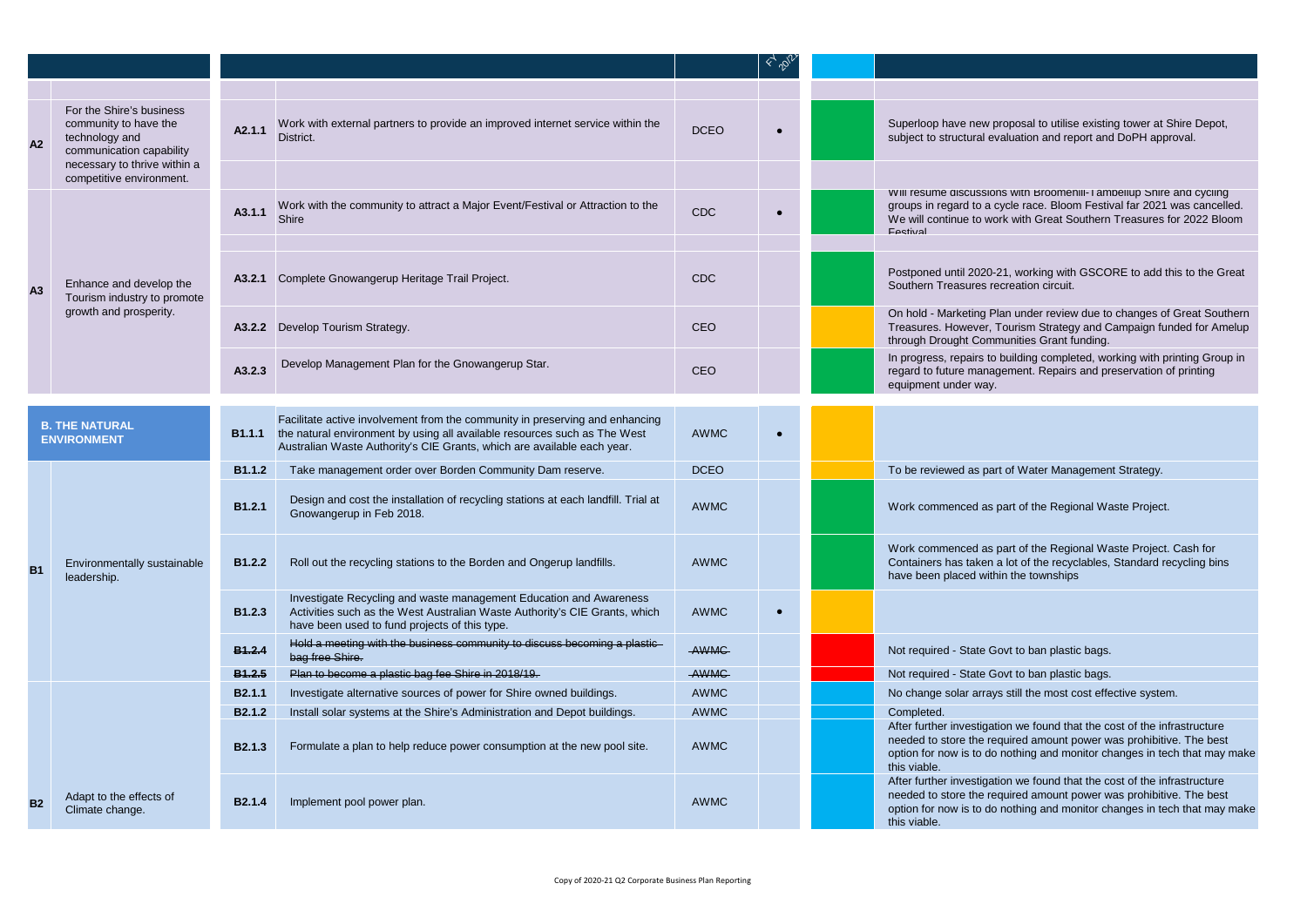|                |                                                                     |                    |                                                                                                                                                                                                                                                                                              |                        | $\leftarrow \mathcal{P}_\ell$ |                                                                                                                                                                       |
|----------------|---------------------------------------------------------------------|--------------------|----------------------------------------------------------------------------------------------------------------------------------------------------------------------------------------------------------------------------------------------------------------------------------------------|------------------------|-------------------------------|-----------------------------------------------------------------------------------------------------------------------------------------------------------------------|
|                |                                                                     | B <sub>2.1.5</sub> | Investigate large-scale power generation opportunities.                                                                                                                                                                                                                                      | <b>AWMC</b>            | $\bullet$                     | Investigation completed, region is not suitable for large scale power<br>generation projects. Should be reviewed in medium term (5-10 years).                         |
|                |                                                                     | B <sub>2.1.6</sub> | Participate in State Risk Project.                                                                                                                                                                                                                                                           | <b>DCEO</b>            |                               | Ongoing.                                                                                                                                                              |
|                |                                                                     | <b>B3.1.1</b>      | Continue to maintain Parks & Reserves to a high standard.                                                                                                                                                                                                                                    | <b>MW</b>              |                               | Ongoing.                                                                                                                                                              |
|                | Enhance reserves and                                                |                    |                                                                                                                                                                                                                                                                                              |                        |                               |                                                                                                                                                                       |
| <b>B3</b>      | protect local ecology and<br>biodiversity of natural<br>ecosystems. | B3.2.1             | Continue to preserve the conservation road side areas and support local<br>conservation groups.                                                                                                                                                                                              | MW / CEO               |                               | Operational funding provided to NSPNRM and grant funding provided for<br>repairs to building.                                                                         |
|                |                                                                     | B3, 2, 2           | Investigate partnering in the native plant subsidy scheme.                                                                                                                                                                                                                                   | -DCEO-                 |                               | No suitable local partners were supportive of this initiative.                                                                                                        |
|                |                                                                     |                    |                                                                                                                                                                                                                                                                                              |                        |                               |                                                                                                                                                                       |
|                | <b>C. OUR COMMUNITY</b>                                             | C1.1.1             | Support annual funds to local arts and culture groups.                                                                                                                                                                                                                                       | COUNCIL/<br>CEO        |                               | Ongoing (Annual Donations & Grants).                                                                                                                                  |
|                | <b>Build connectivity between</b><br>the three communities.         | C1.1.2             | Identify opportunities to strengthen the relationship between our three<br>communities.                                                                                                                                                                                                      | <b>CDC</b>             |                               | Opportunities have been identified in the Marketing Plan.                                                                                                             |
|                |                                                                     | C1.1.3             | Promote and support the needs of disadvantaged people within the<br>community.                                                                                                                                                                                                               | <b>CDC</b>             |                               |                                                                                                                                                                       |
|                |                                                                     |                    |                                                                                                                                                                                                                                                                                              |                        |                               |                                                                                                                                                                       |
| C <sub>1</sub> |                                                                     | C1.2.1             | Work with the indigenous community to celebrate NAIDOC week.                                                                                                                                                                                                                                 | <b>CDC</b>             | $\bullet$                     | Due to COVID-19 there was no NAIDOC event held in 2020/21.                                                                                                            |
|                |                                                                     | C1.2.2             | Implement the DAIP to guide Shire operations and services to ensure they<br>are inclusive of all members of the community.                                                                                                                                                                   | <b>CEO</b>             |                               | DAIP to be reviewed 2020-21. Advertising for review has commenced.                                                                                                    |
|                |                                                                     | C1.3.1             | Investigate the process required and the cost associated with changing the<br>name of the Shire.                                                                                                                                                                                             | COUNCIL/<br><b>CEO</b> |                               |                                                                                                                                                                       |
|                |                                                                     | C1.3.2             | Hold a referendum to allow the community to vote on the proposed change.                                                                                                                                                                                                                     | -CEO                   |                               |                                                                                                                                                                       |
|                |                                                                     |                    |                                                                                                                                                                                                                                                                                              |                        |                               |                                                                                                                                                                       |
|                |                                                                     | C2.1.1             | Actively engage the community and event promoters to host iconic, cultural<br>and sporting events within the Shire in partnership with other community<br>organisations e.g. Australia Day, NAIDOC Week, National Youth Week,<br>Mental Health Week, Thank a Volunteer Day / Volunteer Week. | <b>CDC</b>             |                               | Blue Tree Project we held in October 2020 for Mental Health Week.<br>Australia Day Breakfast planning is underway.                                                    |
|                | Build proud and active                                              | C2.1.2             | Subscribe to and develop locally based statistical service programs to<br>enhance demographic analysis capability, including Community Profile,<br>Economic Profile and Population forecasts.                                                                                                | -CEO                   |                               |                                                                                                                                                                       |
| C <sub>2</sub> | residents who participate in<br>local activities and services       | C2.1.3             | Prepare a Community Development Plan to guide the provision of community<br>based services delivered or facilitated by the Shire.                                                                                                                                                            | <b>CDC</b>             |                               | CDC attended a workshop on this. Discussions are taking place on how<br>this should be done.                                                                          |
|                | for the betterment of the<br>community.                             | C2.1.4             | Support annual funds to local community groups & individuals to assist in<br>delivering local passive recreational activities.                                                                                                                                                               | <b>CDC</b>             |                               | We have provided funding to GSCORE to implement the GS Trails<br>Masterplan. This will see 3 of our trails included in the GS Treasures<br><b>Recreation Circuit.</b> |
|                |                                                                     | C <sub>2.2.1</sub> | Increase Ongerup Library membership and introduce library activities to be<br>delivered to the community.                                                                                                                                                                                    | <b>CDC</b>             |                               | Library relocated to CRC and membership has increased as a result. They<br>have also commenced Storytime at the Ongerup Library.                                      |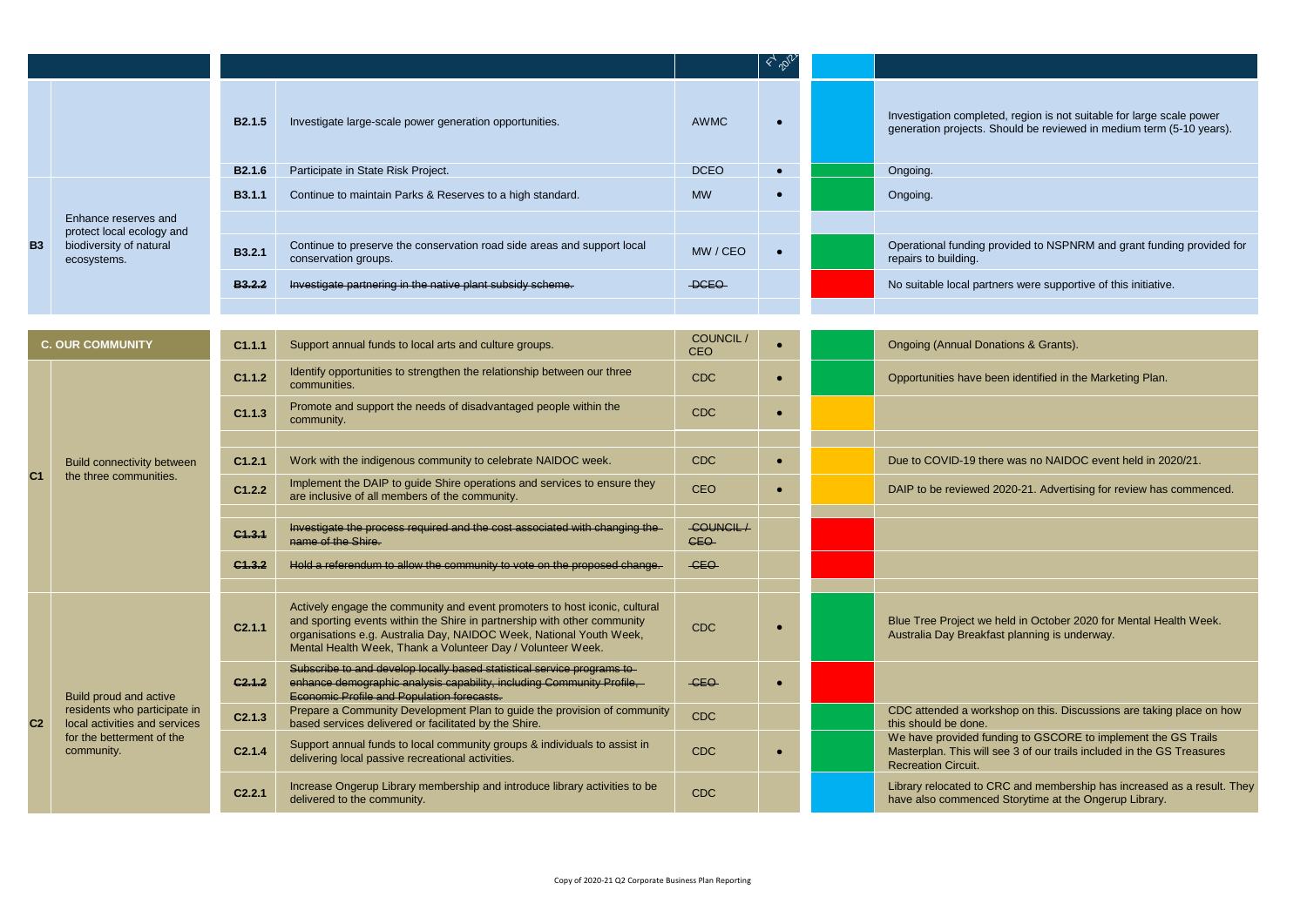|                |                                                                                                                    |                    |                                                                                                                                                                                                                                                                                                                                                           |                       | $\mathbb{Z}^{\mathcal{P}}$ |                                                                                                                                                                                                                                  |
|----------------|--------------------------------------------------------------------------------------------------------------------|--------------------|-----------------------------------------------------------------------------------------------------------------------------------------------------------------------------------------------------------------------------------------------------------------------------------------------------------------------------------------------------------|-----------------------|----------------------------|----------------------------------------------------------------------------------------------------------------------------------------------------------------------------------------------------------------------------------|
|                |                                                                                                                    | C2.2.2             | Investigate needs associated with staffing the Gnowangerup Community<br>Swimming Pool to maintain optimal operations.                                                                                                                                                                                                                                     | <b>CEO</b>            |                            | Swimming Pool is now open 7 days per week.                                                                                                                                                                                       |
|                |                                                                                                                    | C2.2.3             | Relocate Ongerup Library to Yongergnow-Ongerup CRC.                                                                                                                                                                                                                                                                                                       | CEO                   |                            | Completed.                                                                                                                                                                                                                       |
|                |                                                                                                                    | C3.1.1             | Work in partnership with other Shires and community organisations to facility<br>the development of local leaders through skills development opportunities<br>and capacity building activities e.g. Regional Passive Recreation<br>Development Project, Governance Training, Training and Skills Development<br>Project and Community Leadership Project. | CEO and<br><b>CDC</b> |                            | Regional Peer Support Programme and Leadership Development Training                                                                                                                                                              |
| C <sub>3</sub> | Assist in building the<br>sustainable management of<br>local organisations and                                     | C3.2.1             | Promote the sustainable management of local organisations and community<br>groups.                                                                                                                                                                                                                                                                        | <b>CDC</b>            | $\bullet$                  |                                                                                                                                                                                                                                  |
|                | community groups.                                                                                                  | C3.2.2             | Facilitate and promote partnerships between volunteer organisations, NGO's,<br>Local Businesses and Local Government Organisations.                                                                                                                                                                                                                       | <b>CDC</b>            |                            | We have been working along with the Gnowangerup CRC to provide<br>community events. Have been liaising with the Borden Pavilion to get<br>events and workshops happening in Borden.                                              |
|                |                                                                                                                    | C3.2.3             | Develop a community asset map to facilitate a sustainable volunteer base<br>and reduce volunteer burnout.                                                                                                                                                                                                                                                 | <b>CDC</b>            |                            |                                                                                                                                                                                                                                  |
|                |                                                                                                                    | C4.1.1             | Conduct environmental health initiatives in the community, including<br>inspections and assessments relating to: food, water, noise, disease, pest<br>control and safety.                                                                                                                                                                                 | EHO & CEO             |                            | Ongoing, currently implementing mosquito control. Negotiations with<br>neighbouring shires to commence to establish Contiguous Local<br>Authorities Group (CLAG) to access funding for mosquito chemicals and<br>training.       |
|                | Ensure residents feel safe<br>and confident in their ability<br>to travel and socialise within<br>their community. | C4.1.2             | Continue to monitor the Ongerup Sewerage Scheme.                                                                                                                                                                                                                                                                                                          | EHO &<br><b>AWMC</b>  |                            | Ongoing                                                                                                                                                                                                                          |
| C <sub>4</sub> |                                                                                                                    |                    |                                                                                                                                                                                                                                                                                                                                                           |                       |                            |                                                                                                                                                                                                                                  |
|                |                                                                                                                    | C4.2.1             | Shire remain an Act-Belong-Commit Partner Site.                                                                                                                                                                                                                                                                                                           | <b>CDC</b>            |                            | Agreement has been renewed for the Shire to continue to be an Act-<br>Belong-Commit Site.                                                                                                                                        |
|                |                                                                                                                    | C4.2.2             | Support community driven preventative health initiatives and support the<br>provision of services for community members impacted by mental health<br>issues.                                                                                                                                                                                              | <b>CDC</b>            |                            | We worked with the Gnowangerup Yorgas Group to hold a blue Tree<br>event in Gnowangerup for mental Health Weeks. We also provide<br>financial assistance to Southern Agcare to ensure Gnowangerup has a<br>councillor each week. |
|                |                                                                                                                    |                    |                                                                                                                                                                                                                                                                                                                                                           |                       |                            |                                                                                                                                                                                                                                  |
|                |                                                                                                                    |                    |                                                                                                                                                                                                                                                                                                                                                           |                       |                            |                                                                                                                                                                                                                                  |
|                | <b>D. A SUSTAINABLE AND</b><br><b>CAPABLE COUNCIL</b>                                                              | D <sub>1.1.1</sub> | Annually review the Shire's Policy Manual and develop new policies as<br>required.                                                                                                                                                                                                                                                                        | <b>DCEO</b>           |                            | Ongoing.                                                                                                                                                                                                                         |
|                |                                                                                                                    | D <sub>1.1.2</sub> | Major re-development of Policy Manual.                                                                                                                                                                                                                                                                                                                    | <b>DCEO</b>           |                            | Completed.                                                                                                                                                                                                                       |
|                |                                                                                                                    | D1.2.1             | Develop a seamless suite of plans aligning the strategic direction with<br>operational actions and projects.                                                                                                                                                                                                                                              | <b>CEO</b>            |                            | Working with Steve Grimmer on new "right-size" IP&R Plans, also includes<br>review of Community Strategic Plan commencing early 2021.                                                                                            |
|                |                                                                                                                    | D1.2.2             | Develop the Asset Management Framework which includes policy, strategy<br>and plans.                                                                                                                                                                                                                                                                      | <b>AWMC</b>           |                            | Asset management planning continuing on an on going basis, new<br>systems under development.                                                                                                                                     |
|                |                                                                                                                    | D <sub>1.2.3</sub> | Develop a Workforce Plan.                                                                                                                                                                                                                                                                                                                                 | CEO/<br><b>DCEO</b>   |                            | Desktop review of Workforce Plan presented to Council and adopted in<br>April 2018, new Workforce Plan to be developed as part of D1.2.1.                                                                                        |
|                |                                                                                                                    | D <sub>1.2.4</sub> | Review the Long Term Financial Plan.                                                                                                                                                                                                                                                                                                                      | <b>DCEO</b>           |                            | Ongoing, working with DL Consulting on current update.                                                                                                                                                                           |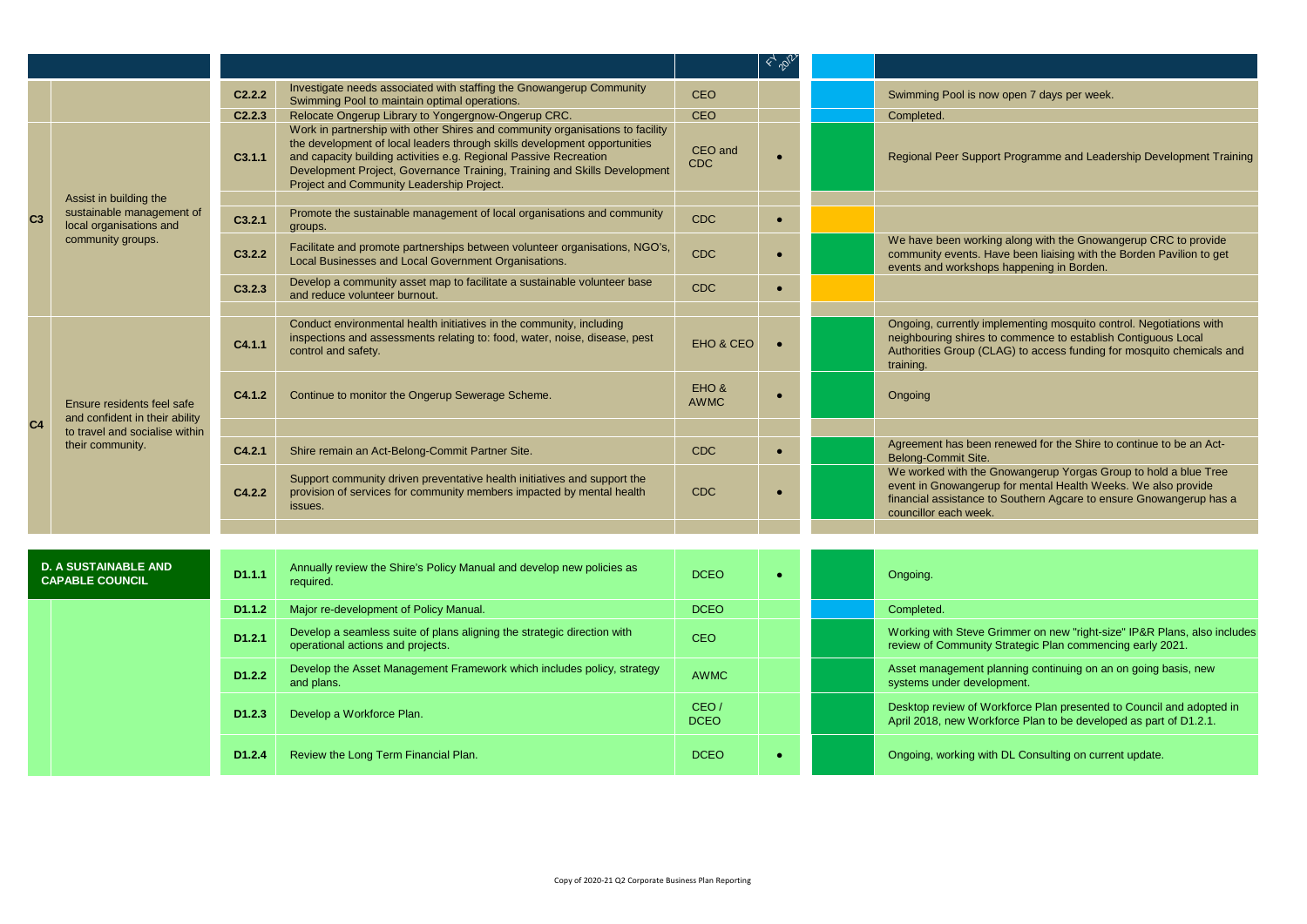|                |                                                        |                     |                                                                                                                                                                                                       |                     | 45.56 |                                                                                                                                                                    |
|----------------|--------------------------------------------------------|---------------------|-------------------------------------------------------------------------------------------------------------------------------------------------------------------------------------------------------|---------------------|-------|--------------------------------------------------------------------------------------------------------------------------------------------------------------------|
| D <sub>1</sub> | Provide accountable and                                |                     |                                                                                                                                                                                                       |                     |       |                                                                                                                                                                    |
|                | transparent leadership.                                | D1.3.1              | Ensure the Annual Report includes all the information that is required by<br>legislation and in a format easily understandable by the community.                                                      | CEO/<br><b>DCEO</b> |       | 2019-20 Annual Report completed.                                                                                                                                   |
|                |                                                        |                     |                                                                                                                                                                                                       |                     |       |                                                                                                                                                                    |
|                |                                                        | D <sub>1.4.1</sub>  | Develop a community engagement / consultation strategy.                                                                                                                                               | <b>CDC</b>          |       |                                                                                                                                                                    |
|                |                                                        | D <sub>1.4.2</sub>  | Establish and manage a Strategic Community Reference Group from a wide<br>demographic to provide advice to Council on matters of significant community<br>interest.                                   | <b>CEO</b>          |       | Water Strategy Working Group Established and continues to meet. Water<br>Strategy to be completed 2021.                                                            |
|                |                                                        | D <sub>1.4.3</sub>  | Prepare and publish all Agendas and Minutes of Council in accordance with<br>legislation and make them accessible to the public.                                                                      | <b>CEO</b>          |       | Ongoing.                                                                                                                                                           |
|                |                                                        |                     |                                                                                                                                                                                                       |                     |       |                                                                                                                                                                    |
| D <sub>2</sub> | To have a highly skilled and<br>effective Council that | D <sub>2.1.1</sub>  | Manage election process and ensure new councillors receive relevant<br>documentation.                                                                                                                 | <b>CEO</b>          |       | New Councillors have all completed the mandatory training.                                                                                                         |
|                | represents the best interests                          | D <sub>2</sub> .1.2 | Develop an Induction Manual for elected members.                                                                                                                                                      | <b>CEO</b>          |       | Completed.                                                                                                                                                         |
|                | of the community.                                      | D <sub>2</sub> .1.3 | Develop an annual elected members training calendar.                                                                                                                                                  | EA                  |       | Ongoing as required.                                                                                                                                               |
|                |                                                        | D3.1.1              | Implement the outcomes of the Better Practice Review.                                                                                                                                                 | CEO/<br><b>DCEO</b> |       | Completed.                                                                                                                                                         |
|                |                                                        | D3.1.2              | Implement new Synergysoft and ALTUS Human Resources module to-<br>provide management with relevant HR statistics to assist decision making.                                                           | <b>DCEO</b>         |       | Not proceeded with as system will not offer benefits to outweigh<br>implementation and ongoing costs.                                                              |
|                | Improve the capability and                             | D3.1.3              | Implement new ALTUS Financial Reporting system to provide a more efficient<br>monthly financial reporting process.                                                                                    | <b>DCEO</b>         |       | PowerBI implemented, standard reports are being finalised.                                                                                                         |
|                |                                                        | D3.1.4              | Conduct five yearly review of Recordkeeping Plan.                                                                                                                                                     | <b>DCEO</b>         |       | Completed 2019-20.                                                                                                                                                 |
|                |                                                        | D3.1.5              | Conduct two-yearly Reg 17 Audit Review.                                                                                                                                                               | <b>DCEO</b>         |       | Review conducted by external consultants and presented to Council in<br>September 2018, next review due 2021.                                                      |
| D <sub>3</sub> |                                                        | D3.1.6              | Implement recommendations from Records Management review including<br>records disaster recovery plan, records policies and procedures, completion<br>of archiving program and medical practice files. | <b>DCEO</b>         |       | Continuing to implement recommendations.                                                                                                                           |
|                | capacity of the Shire.                                 | D3.1.7              | Annually conduct a review of local laws with a major review to be done eight-<br>yearly. (Last major review was 2016).                                                                                | <b>DCEO</b>         |       | Standing Orders Local Law currently under review.                                                                                                                  |
|                |                                                        | D3.1.8              | Complete an annual Compliance Audit Return to demonstrate compliance<br>with legislation.                                                                                                             | <b>DCEO</b>         |       | Ongoing.                                                                                                                                                           |
|                |                                                        | D3.1.9              | Design and adopt new industry standard Chart of Accounts to provide<br>improved reporting.                                                                                                            | <b>DCEO</b>         |       | Review completed, no change to current Chart of Accounts is<br>recommended.                                                                                        |
|                |                                                        | D3.2.1              | Conduct a bi-annual survey of residents to measure customer satisfaction<br>with services.                                                                                                            | <b>CEO</b>          |       | Survey completed and report presented to Council. New CEO will consider<br>ramifications of survey results for the Strategic Community Plan and new<br>IP&R suite. |
|                |                                                        | D3.2.2              | Review the Shire's Customer Service Charter to inform and enhance service<br>outcomes.                                                                                                                | <b>DCEO</b>         |       | Ongoing.                                                                                                                                                           |
|                |                                                        | D3.3.1              | Ensure staff training opportunities are identified during performance<br>management process.                                                                                                          | <b>DCEO</b>         |       | Ongoing                                                                                                                                                            |
|                |                                                        |                     |                                                                                                                                                                                                       |                     |       |                                                                                                                                                                    |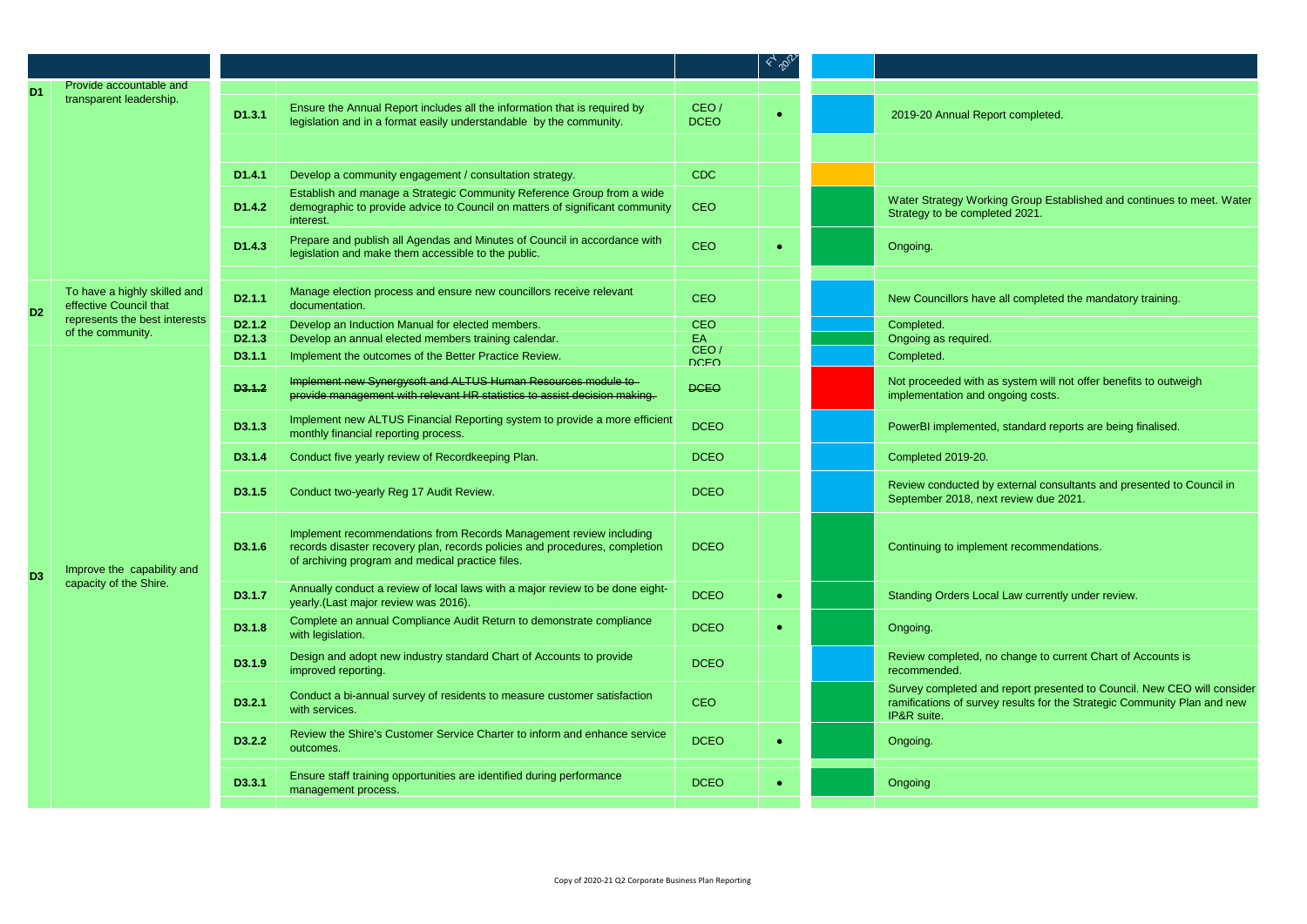|                                              |                                                                                                                 |                  |                                                                                                                                                                                                                                                                                         |                                                | $4\%$     |                                                                                                                                 |
|----------------------------------------------|-----------------------------------------------------------------------------------------------------------------|------------------|-----------------------------------------------------------------------------------------------------------------------------------------------------------------------------------------------------------------------------------------------------------------------------------------|------------------------------------------------|-----------|---------------------------------------------------------------------------------------------------------------------------------|
| D <sub>4</sub>                               | For the Shire to demonstrate<br>advocacy in promoting the<br>needs and ambitions of the                         | D4.1.1           | Continue representation on external Boards and committees such as the<br>GSDC, WALGA Zone, School Boards, Hidden Treasures and others to<br>influence positive local and regional outcomes.                                                                                             | CEO/<br>DCEO/<br><b>COUNCILLO</b><br><b>RS</b> |           | Ongoing, VROC now added.                                                                                                        |
|                                              | district and the advancement<br>of Local Government.                                                            | D4.1.2           | Participate in State policy development processes affecting local government<br>where appropriate.                                                                                                                                                                                      | CEO/<br><b>SHIRE</b><br>PRESIDENT/             |           | Ongoing, during 2021 provided input into State Infrastructure Planning.                                                         |
|                                              |                                                                                                                 |                  |                                                                                                                                                                                                                                                                                         |                                                |           |                                                                                                                                 |
| <b>E. FINANCIAL</b><br><b>SUSTAINABILITY</b> |                                                                                                                 | E1.1.1           | Embrace outcomes from the local government reform process that allow for<br>alternative means of raising revenue and innovative partnership<br>opportunities.                                                                                                                           | CEO/<br>DCEO/<br><b>TOWN</b>                   |           | Waiting on Review of Local Government Act to be completed.                                                                      |
| E <sub>1</sub>                               | To be less reliant on rates as<br>the primary basis for<br>revenue by leveraging<br>alternative income streams. | E1.2.1           | Monitor State Government media releases and take action when appropriate.                                                                                                                                                                                                               | <b>CEO</b>                                     | $\bullet$ | Ongoing.                                                                                                                        |
|                                              |                                                                                                                 |                  |                                                                                                                                                                                                                                                                                         |                                                |           |                                                                                                                                 |
|                                              |                                                                                                                 | E2.1.1<br>E2.1.2 | Develop Property Strategy and review annually.<br>Develop an ITC Strategy.                                                                                                                                                                                                              | -CEO-<br><b>DCEO</b>                           |           | Completed 2017-18, update due 2020-21.                                                                                          |
|                                              | Effective management to<br>conduct business in a<br>financially sustainably<br>manner.                          | E2.1.3           | Update medical practice IT hardware and connect to Shire server.                                                                                                                                                                                                                        | <b>DCEO</b>                                    |           | Completed in 2017-18. Upgraded internet connection planned for 2021<br>following Admin Office connection to fibre.              |
|                                              |                                                                                                                 | E2.1.4           | Convert CEO & Mechanic houses from Reserve to freehold and separate into<br>2 lots.                                                                                                                                                                                                     | <b>DCEO</b>                                    |           | Completed in 2017-18.                                                                                                           |
|                                              |                                                                                                                 | E2.1.5           | Convert Police OIC and Doctor houses from Reserve to freehold and<br>separate into 2 lots.                                                                                                                                                                                              | <b>DCEO</b>                                    |           | Waiting on Department of Planning, Lands and Heritage.                                                                          |
| E <sub>2</sub>                               |                                                                                                                 | E2.1.6           | Convert to freehold and on-sell the Old Ongerup Police Station.                                                                                                                                                                                                                         | <b>DCEO</b>                                    |           |                                                                                                                                 |
|                                              |                                                                                                                 | E2.1.7           | Reserve 14184: Divide into three - Old Telecentre, Childcare Centre, Old<br>Police Station & Gaol with the Shire to retain management over the Old<br>Police Station & Gaol portion.                                                                                                    | <b>DCEO</b>                                    |           |                                                                                                                                 |
|                                              |                                                                                                                 | E2.1.8           | Acquire vacant block at 25 Oogenus Rd, Gnowangerup for the purpose of<br>creating a park.                                                                                                                                                                                               | <b>DCEO</b>                                    |           | Rating of property has been recommenced with a view to acquiring the<br>property after 3 years of non-payment of rates.         |
|                                              |                                                                                                                 | E2.2.1           | Complete and maintain Asset Management Plans.                                                                                                                                                                                                                                           | <b>AWMC</b>                                    |           | Ongoing, currently working with consultant on update.                                                                           |
|                                              |                                                                                                                 | E2.2.2           | Review Asset Management Plan.                                                                                                                                                                                                                                                           | <b>AWMC</b>                                    | $\bullet$ | Ongoing                                                                                                                         |
|                                              |                                                                                                                 | E2.3.1           | Take part in regional collaboration opportunities related to community<br>services such as sharing of regional resources, hosting of regional community<br>development activities and support for regional activities taking place in other<br>communities across the Great Southern.   | CEO/<br><b>DCEO</b>                            | $\bullet$ | Council has resolved to seek VROC membership. Also looking to form a<br>Contiguous Local Authorities Group for mosquito control |
|                                              |                                                                                                                 |                  |                                                                                                                                                                                                                                                                                         |                                                |           |                                                                                                                                 |
|                                              |                                                                                                                 | E3.1.1           | Implement Capital Works Program as detailed in the Capital Works Program<br>2017-2018.                                                                                                                                                                                                  | <b>MW</b>                                      | $\bullet$ | On track                                                                                                                        |
| E <sub>3</sub>                               | To effectively plan for the<br>funding and delivery of major<br>projects.                                       | E3.1.2           | Major Road Construction Program, continue to update road asset information<br>and develop construction/maintenance program that optimises funding<br>opportunities for future road asset sustainability. Gravel re-sheeting a<br>minimum of 8km per year to be reassessed post WANDRRA. | <b>MW</b>                                      | $\bullet$ | On going                                                                                                                        |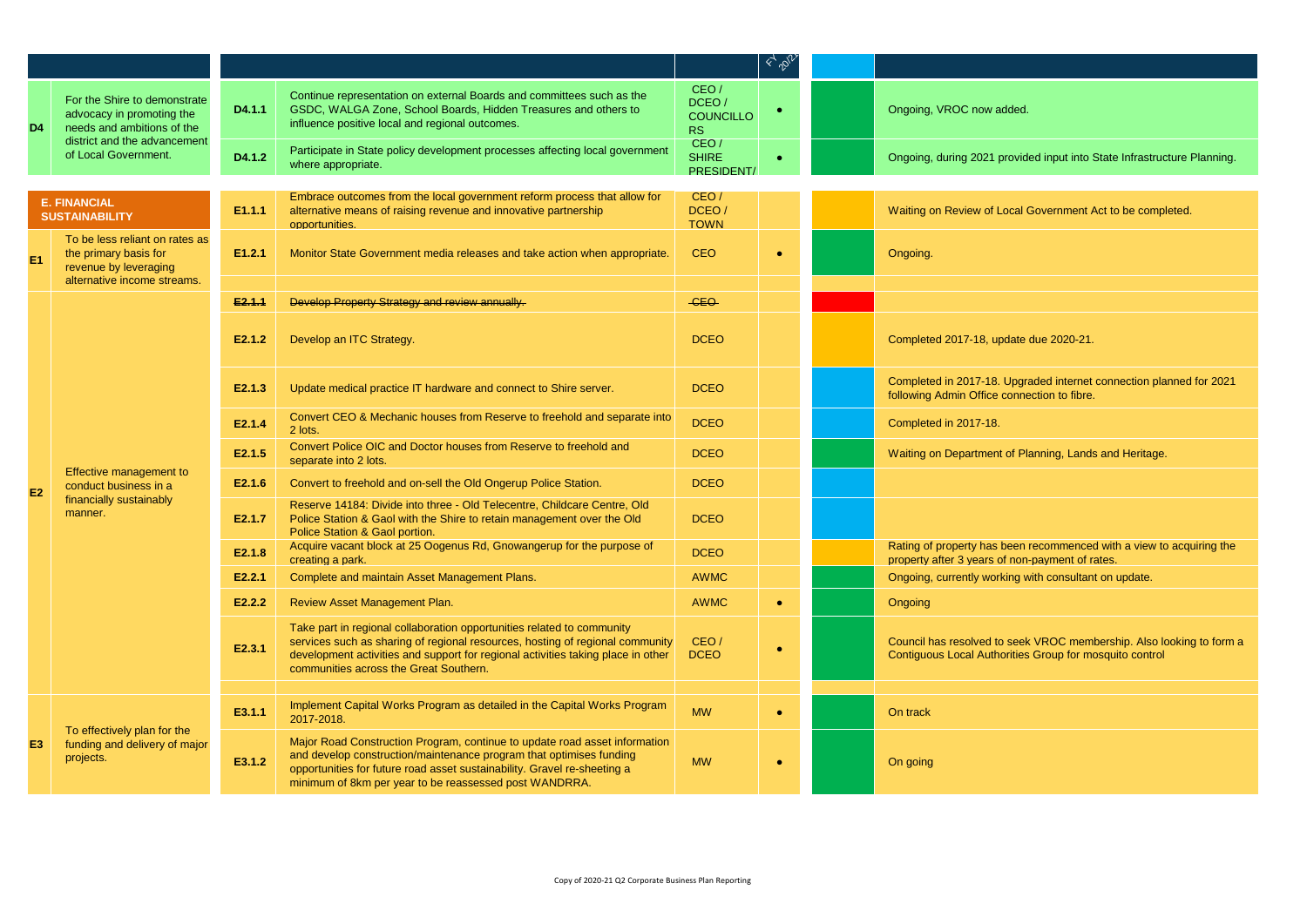|                              |                                                                                                  |                    |                                                                                                                                                                                                                                                                      |                                                                | $\leftarrow$ $\phi_{\!\scriptscriptstyle (\!\chi\!)}$ |                                                                                                                                                                                                                                                           |
|------------------------------|--------------------------------------------------------------------------------------------------|--------------------|----------------------------------------------------------------------------------------------------------------------------------------------------------------------------------------------------------------------------------------------------------------------|----------------------------------------------------------------|-------------------------------------------------------|-----------------------------------------------------------------------------------------------------------------------------------------------------------------------------------------------------------------------------------------------------------|
|                              |                                                                                                  | E4.1.1             | Roads to Recovery funding to focus on preservation and resealing of single<br>seal bitumen roads - Ongerup Pingrup Rd, Sandalwood Rd, Nightwell Rd,<br>Old Ongerup Rd, Salt River Rd, Gleeson Rd and Laurier Rd. Urban towns as<br>required by condition assessment. | <b>MW</b>                                                      | $\bullet$                                             | Ongoing - Cowalellup rd gravel sheeting, Rabbit Proof Fence Rd gravel<br>sheeting and Nightwell Road resealing will be completed in 2020/20 year                                                                                                          |
| E4                           | Continue to liaise with key<br>stakeholders such as State<br>and Federal Government<br>Agencies. | E4.1.2             | Submit funding for Regional Road Group funds. Focus on preservation<br>resealing of single seal bitumen roads - Borden Bremer Bay Rd, Tieline Rd,<br>Tambellup Rd, Kwobrup Rd. Complete widening and resealing of Ongerup<br>Pingrup Rd.                             | <b>MW</b>                                                      | $\bullet$                                             | Ongoing - the final section of resealing on Tielein Road will lbe completed<br>early in 2021 along with the resealing of Borden Bremer Bay road.<br>Shoulder widening and reconstruction of Kwobrup Road to 7m seal will be<br>completed in February 2021 |
|                              |                                                                                                  | E4.1.3             | Maximise WANDRRA funding opportunities by reviewing and incorporating<br>works completed by WANDRRA and adjust works program accordingly.                                                                                                                            | <b>MW</b>                                                      | $\bullet$                                             | WANDRRA flood damage from AGRN743 is complete. We will continue to<br>update RAMM with road information                                                                                                                                                   |
|                              |                                                                                                  |                    |                                                                                                                                                                                                                                                                      |                                                                |                                                       |                                                                                                                                                                                                                                                           |
| <b>F. QUALITY BUILT FORM</b> |                                                                                                  | F1.1.1             | Design Stage 1 of residential subdivision in Quinn Street.                                                                                                                                                                                                           | <b>TOWN</b><br><b>PLANNER</b>                                  |                                                       | Completed.                                                                                                                                                                                                                                                |
|                              | For the Shire's commercial                                                                       | F1.2.1             | Ensure environmental consideration is reflected in Town Planning and<br><b>Building Approvals.</b>                                                                                                                                                                   | <b>TOWN</b><br>PLANNER /<br><b>BUILDING</b><br><b>SURVEYOR</b> | $\bullet$                                             | Ongoing                                                                                                                                                                                                                                                   |
| F1                           | and residential areas to be<br>filled with quality buildings<br>and appealing streetscapes.      | F1.3.1             | Facilitate the redevelopment of Aylmore Springs.<br>Stage 1: Community Consultation.<br>Stage 2: Design & Implementation.                                                                                                                                            | CEO / CDC                                                      | $\bullet$                                             | Working with GSCORE Trails.                                                                                                                                                                                                                               |
|                              |                                                                                                  | F1.3.2             | Review and ensure the Shire Planning Scheme & Policies reflect Council's<br>strategic initiative and community values.                                                                                                                                               | <b>TOWN</b><br><b>PLANNER</b>                                  | $\bullet$                                             | This is part of the new planning scheme and strategy which are currently<br>being prepared.                                                                                                                                                               |
|                              |                                                                                                  | F2.1.1             | Support Landcorp release of residential blocks.                                                                                                                                                                                                                      | <b>CEO</b>                                                     | $\bullet$                                             | Released.                                                                                                                                                                                                                                                 |
|                              |                                                                                                  | F2.1.2             | Acquire 11 & 13 Bell Street Gnowangerup vacant blocks for re-sale.                                                                                                                                                                                                   | <b>DCEO</b>                                                    |                                                       | Council resolved not to proceed as costs of acquisition would exceed<br>possible sale proceeds.                                                                                                                                                           |
|                              |                                                                                                  | F2.1.3             | Purchase grouped housing block from Landcorp.                                                                                                                                                                                                                        | <b>CEO</b>                                                     |                                                       | The Block on the Corner of Quinn and Whitehead Streets has been<br>purchased.                                                                                                                                                                             |
| F <sub>2</sub>               | Facilitate and integrate<br>housing options, local                                               | F <sub>2.1.4</sub> | Construct two houses on grouped housing block.                                                                                                                                                                                                                       | DCEO/<br><b>AWMC</b>                                           |                                                       | Completed.                                                                                                                                                                                                                                                |
|                              | services, employment and<br>recreational spaces.                                                 | F2.2.1             | Encourage better use of existing underutilised community spaces across the<br>Shire.                                                                                                                                                                                 | CEO/<br><b>TOWN</b><br><b>PLANNER</b>                          | $\bullet$                                             | Ongoing.                                                                                                                                                                                                                                                  |
|                              |                                                                                                  | F2.2.2             | Support projects that improve community spaces and that incorporate the<br>sustainable management of community assets into the future e.g. Community<br>Garden.                                                                                                      | <b>CEO</b>                                                     | $\bullet$                                             | Drought Communities Programme - Extension Grant projects funding now<br>approved. Significant community infrastructure projects are underway, in<br>all three town sites.                                                                                 |
| F <sub>3</sub>               | To provide facilities of the<br>highest quality which reflect<br>the needs of the community      | F3.1.1             | Prepare a demographic profile for each of the 3 communities using the 2016<br>Census data.                                                                                                                                                                           | -CEO                                                           |                                                       | Census data is unavailable for small communities the size of Ongerup and<br>Borden.                                                                                                                                                                       |
|                              | now and into the future.                                                                         | F4.1.1             | Develop a long-term approach to significant facility upgrades and<br>improvements.                                                                                                                                                                                   | <b>AWMC</b>                                                    | $\bullet$                                             |                                                                                                                                                                                                                                                           |
|                              |                                                                                                  | F4.1.2             | Develop an Asset Management Strategy 2018-2028 to guide the Shire's<br>approach to managing its assets.                                                                                                                                                              | <b>AWMC</b>                                                    |                                                       |                                                                                                                                                                                                                                                           |
|                              |                                                                                                  | F4.1.3             | Maintain and protect heritage building and places.                                                                                                                                                                                                                   | <b>CEO</b>                                                     | $\bullet$                                             | Gnowangerup Star building repairs completed. DCPE projects include Old<br>Police Station and historic tractor.                                                                                                                                            |
|                              |                                                                                                  | F4.1.4             | Complete planned shade facility and niche wall at Gnowangerup Cemetery.                                                                                                                                                                                              | MW /<br><b>COUNCIL</b>                                         |                                                       |                                                                                                                                                                                                                                                           |